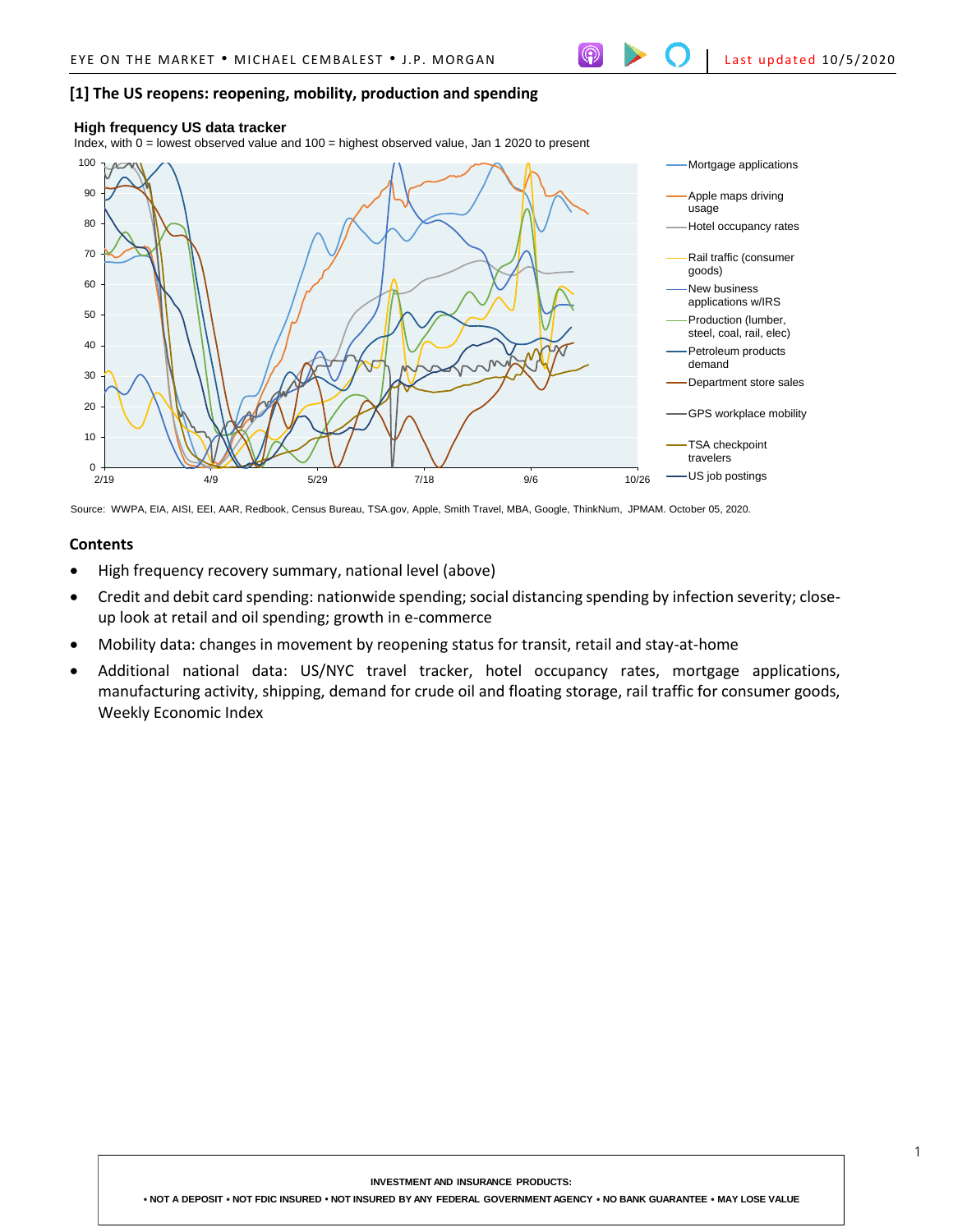## **Credit and debit card spending trends**

Here's our new analysis on the US consumer based on select internal Chase transaction data<sup>1</sup>. On a national level, consumer spending in our credit and debit card data set<sup>2</sup> is down ~3% vs 2019 (first chart). However, this aggregation includes a lot of e-commerce. When narrowing the focus to consumer transactions that took place with "cards present", the y/y decline in spending is larger.

We're also interested specifically in **discretionary "social distancing spending" (SDS)**. For our purposes, we define SDS as "card present" transactions for retail, lodging, restaurants, rental cars, ride hailing/taxis/limos, amusement parks, tourist attractions, theaters, night clubs and other recreational services. In other words, **discretionary spending that requires people to go someplace and not buy from home**. In our dataset, cardpresent SDS represented around one third of all consumer spending in 2019. The SDS decline this year is even sharper than the decline in total spending, since the latter includes food, healthcare, gasoline, recurring payments and other non-discretionary items.



**Dataset spending categories by transaction type, 2019**





 $\overline{a}$ 





Source: Internal Chase data, JPMAM. Social distancing: retail, lodging, restaurants, amusement parks, theaters and other recreational services. Sep 27, 2020.

 $1$  This report uses rigorous security protocols for selected data sourced from Chase credit and debit card transactions to ensure all information is kept confidential and secure. All selected data is highly aggregated and all unique identifiable information, including names, account numbers, addresses, dates of birth, and Social Security Numbers, is removed from the data before the report's author receives it.

<sup>&</sup>lt;sup>2</sup> Our data may not be representative of national spending trends. While it is based on a large number of cardholders, we have not normalized the data for age, gender, income or other factor differences vs the national average.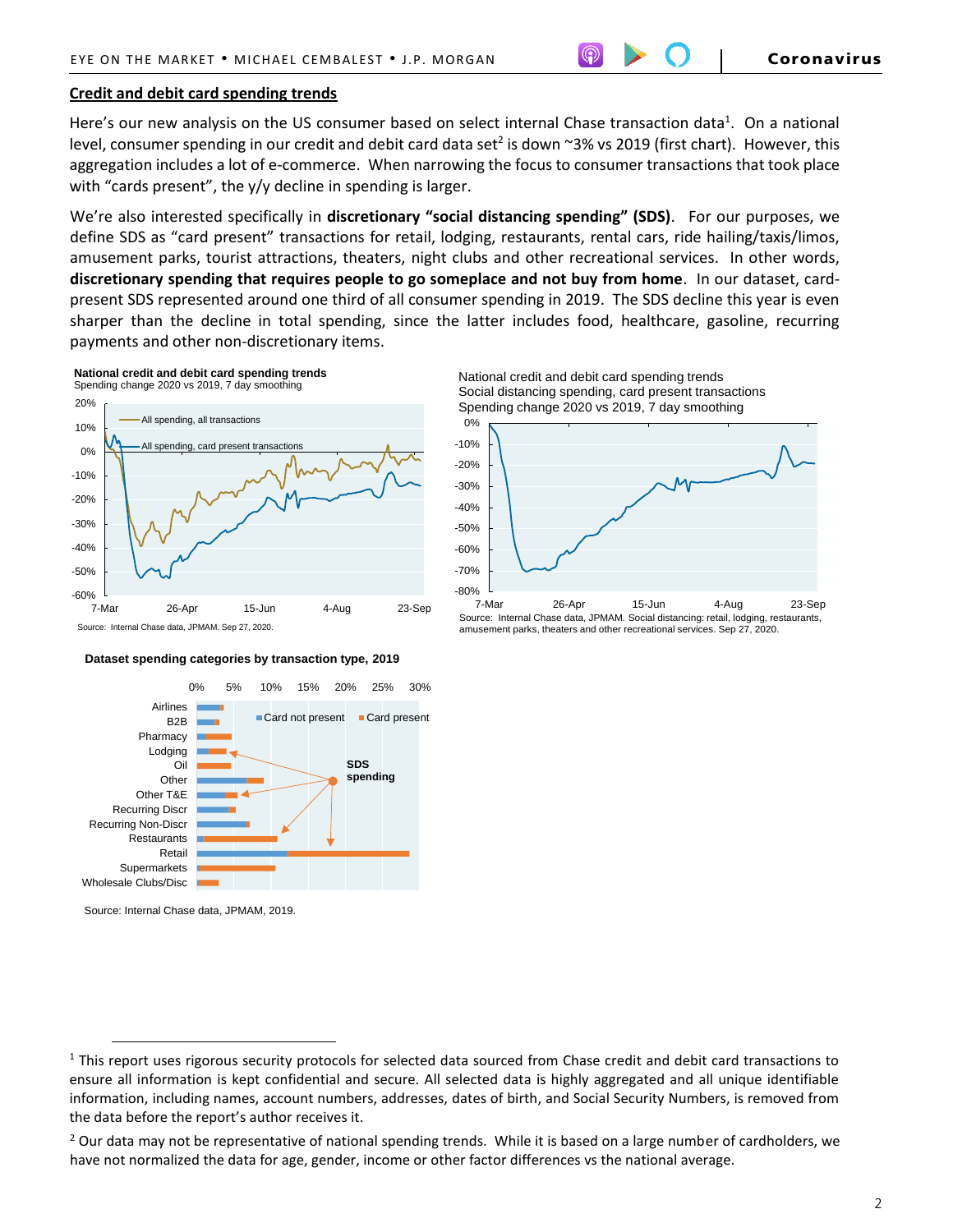## **E-commerce monitor**

Lingering consumer preferences for e-commerce after the pandemic is over may be one of its more lasting legacies, with implications for a wide range of sectors and industries.

### **All spending e-commerce shares**







#### **Wholesale/Discount clubs spending e-commerce shares** Share of total spending via e-commerce



**Retail spending e-commerce shares**

Share of total spending via e-commerce







#### **Restaurant spending e-commerce shares**

Share of total spending via e-commerce



Source: Internal Chase data, JPMAM. Sep 27, 2020.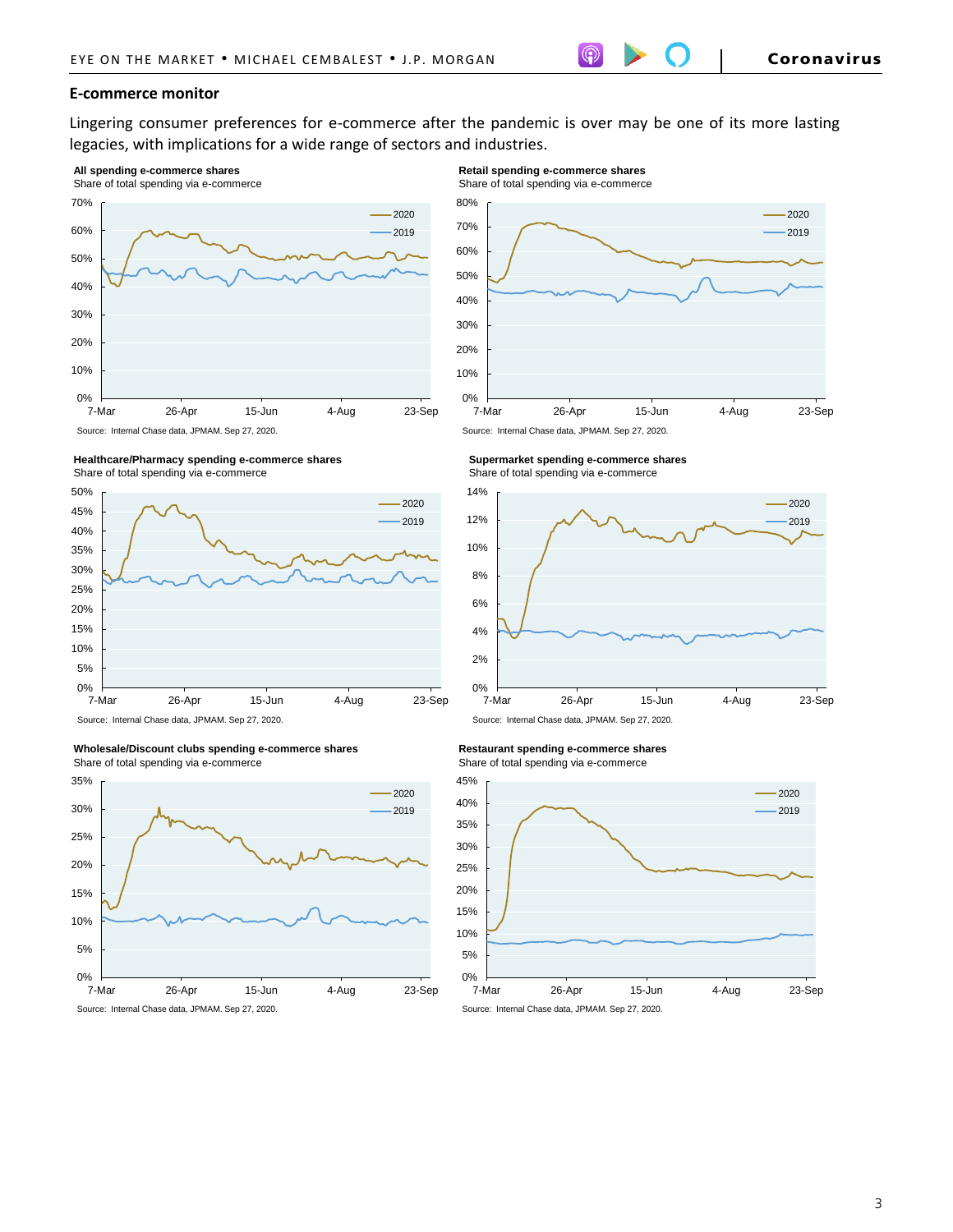## **Other spending trends: airlines, oil and recurring spending**



National credit and debit card spending trends Airline spending, all transactions Spending change 2020 vs 2019, 7 day smoothing



Recurring payments are either discretionary (cable TV/internet, gyms, equipment and furniture leasing and member organizations) or non-discretionary (utilities, child care, telecom services and insurance).



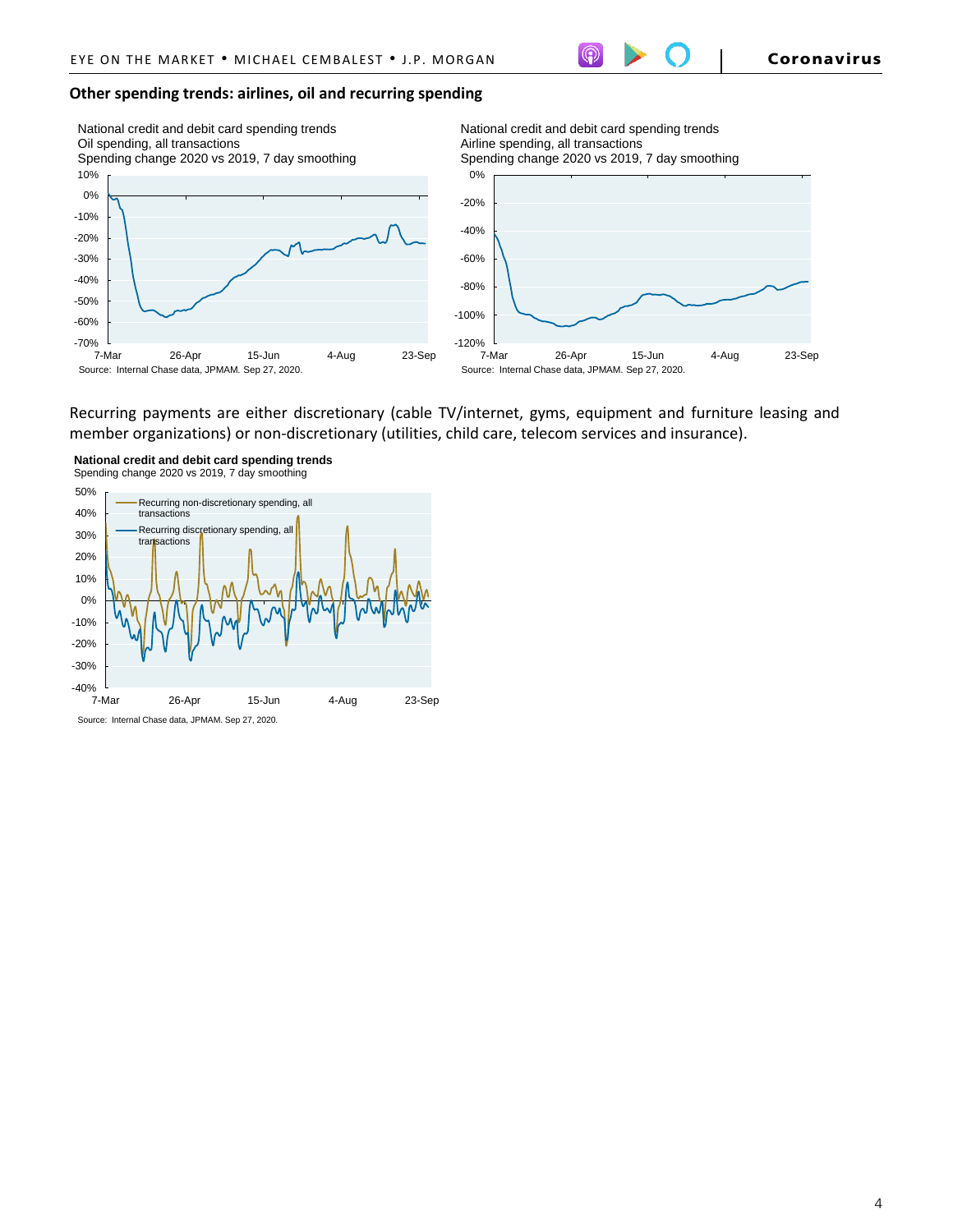## **Nationwide consumer, mobility and manufacturing trackers**



#### **United States and New York City travel tracker** % decline from baseline level, daily data



Source: NYC MTA, TSA, Apple. October 4, 2020.

# **US hotel occupancy rate**



**New business applications with the IRS**



Source: US Census Bureau. September 26, 2020

**% change in Google user locations vs Jan baseline** Daily data



Source: Google COVID-19 Community Mobility Reports. September 25, 2020.

## **US mortgage applications for purchases of singlefamily homes,** y/y % change, weekly data

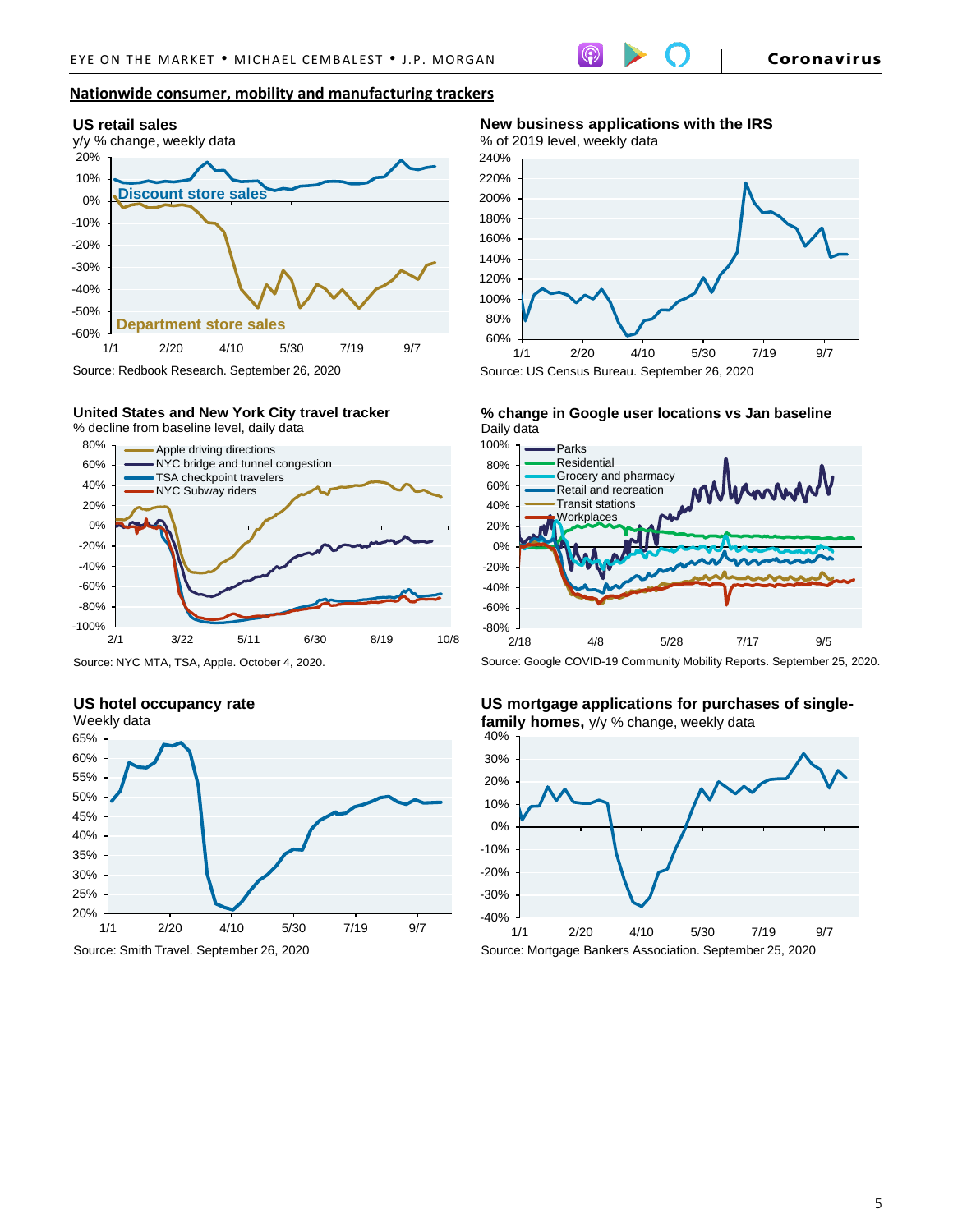**Estimated year over year % change in US GDP growth based on Weekly Economic Index conditions**



**Baltic exchange dry index vs industrial commodity prices,** Index level



Source: Bloomberg. October 05, 2020. Bloomberg's Industrial Metals Index reflects price changes in Copper, Aluminum, Zinc, and Nickel

#### **US railroad traffic**



Source: Association of American Railroads. September 26, 2020

**US 2020 high frequency manufacturing tracker**  y/y % change, weekly data



Source: WWPA, EIA, AISI, AAR, EEI, Haver. JPMAM. September 26, 2020.

**oil floating storage,** % of 2019 level, weekly data **US demand for petroleum products vs global crude** 

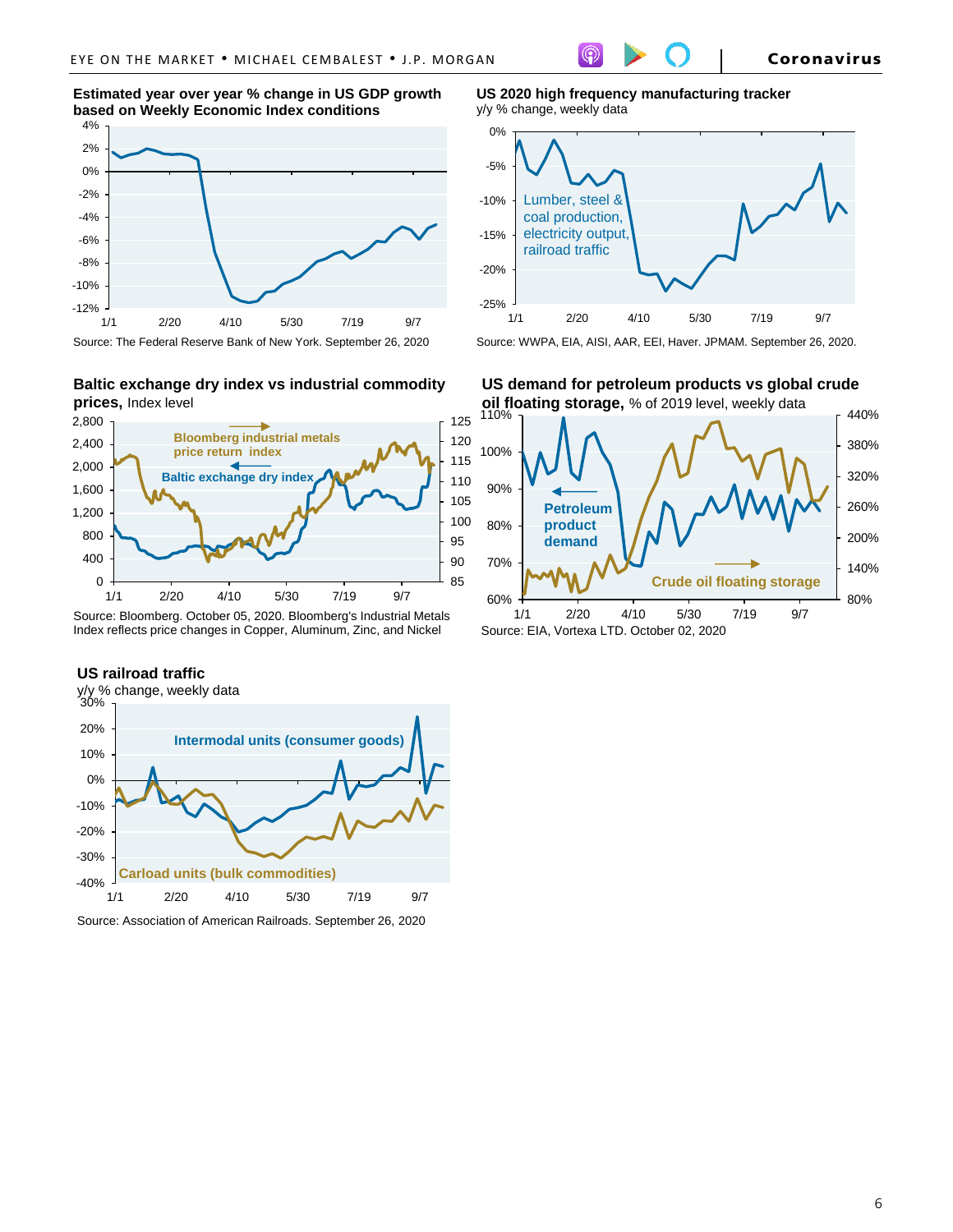## **US Mobility data**

## **US residential mobility data**





# **US transit stations mobility data**



# **International mobility data**

## **Regional mobility data: Europe**

20% % change from baseline: retail, restaurants, transit & workplace



**US retail, restaurants and recreation mobility data** % change from baseline



## **US workplaces mobility data**



## **Regional mobility data: Asia**

% change from baseline: retail, restaurants, transit & workplace



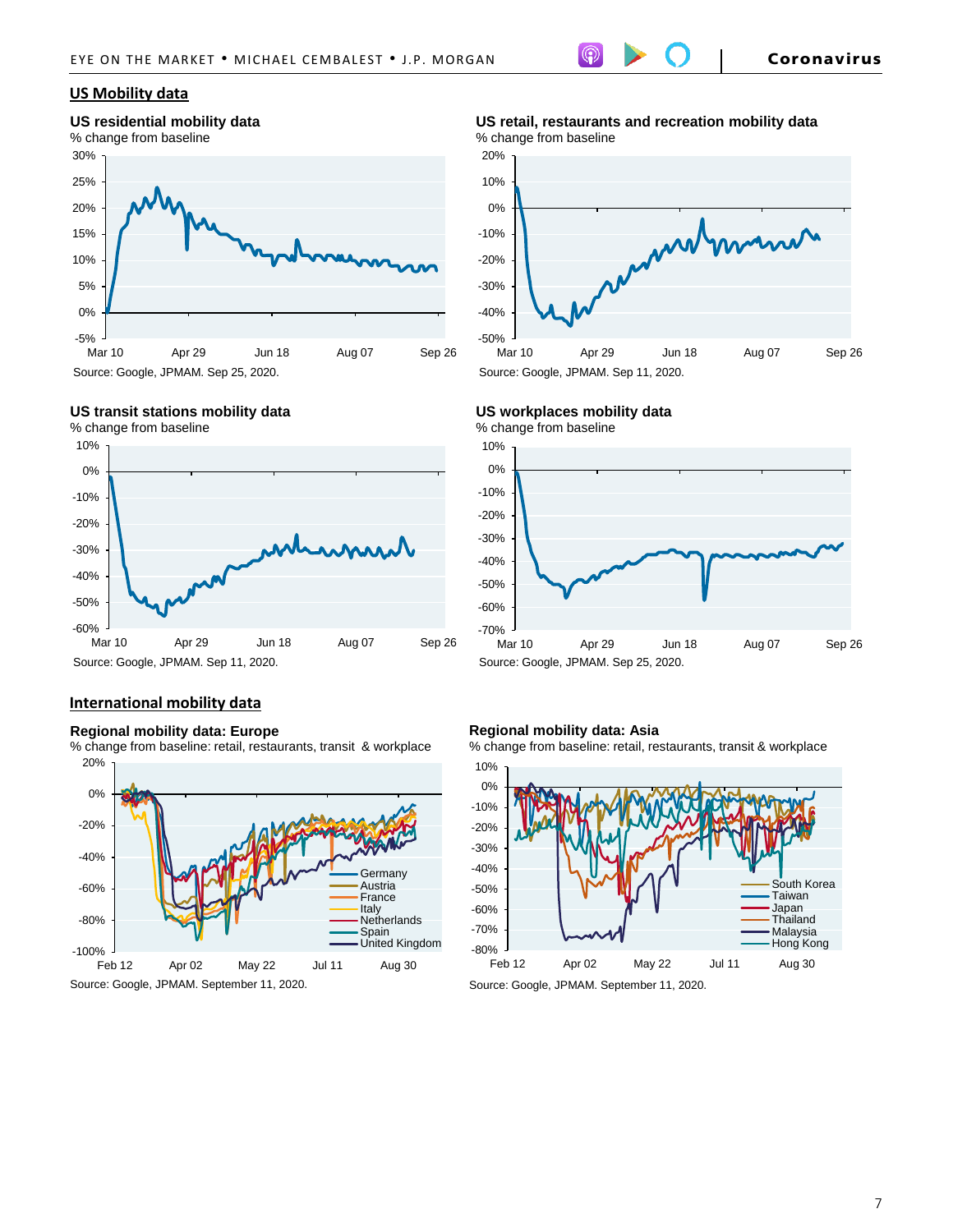#### **IMPORTANT INFORMATION**

This report uses rigorous security protocols for selected data sourced from Chase credit and debit card transactions to ensure all information is kept confidential and secure. All selected data is highly aggregated and all unique identifiable information, including names, account numbers, addresses, dates of birth, and Social Security Numbers, is removed from the data before the report's author receives it. The data in this report is not representative of Chase's overall credit and debit cardholder population.

The views, opinions and estimates expressed herein constitute Michael Cembalest's judgment based on current market conditions and are subject to change without notice. Information herein may differ from those expressed by other areas of J.P. Morgan. This information in no way constitutes J.P. Morgan Research and should not be treated as such.

The views contained herein are not to be taken as advice or a recommendation to buy or sell any investment in any jurisdiction, nor is it a commitment from J.P. Morgan or any of its subsidiaries to participate in any of the transactions mentioned herein. Any forecasts, figures, opinions or investment techniques and strategies set out are for information purposes only, based on certain assumptions and current market conditions and are subject to change without prior notice. All information presented herein is considered to be accurate at the time of production. This material does not contain sufficient information to support an investment decision and it should not be relied upon by you in evaluating the merits of investing in any securities or products. In addition, users should make an independent assessment of the legal, regulatory, tax, credit and accounting implications and determine, together with their own professional advisers, if any investment mentioned herein is believed to be suitable to their personal goals. Investors should ensure that they obtain all available relevant information before making any investment. It should be noted that investment involves risks, the value of investments and the income from them may fluctuate in accordance with market conditions and taxation agreements and investors may not get back the full amount invested. Both past performance and yields are not reliable indicators of current and future results.

Non-affiliated entities mentioned are for informational purposes only and should not be construed as an endorsement or sponsorship of J.P. Morgan Chase & Co. or its affiliates.

#### **For J.P. Morgan Asset Management Clients:**

J.P. Morgan Asset Management is the brand for the asset management business of JPMorgan Chase & Co. and its affiliates worldwide. To the extent permitted by applicable law, we may record telephone calls and monitor electronic communications to comply with our legal and regulatory obligations and internal policies. Personal data will be collected, stored and processed by J.P. Morgan Asset Management in accordance with our privacy policies a[t https://am.jpmorgan.com/global/privacy.](https://am.jpmorgan.com/global/privacy)

#### **ACCESSIBILITY**

For U.S. only: If you are a person with a disability and need additional support in viewing the material, please call us at 1-800-343-1113 for assistance. This communication is issued by the following entities:

In the United States, by J.P. Morgan Investment Management Inc. or J.P. Morgan Alternative Asset Management, Inc., both regulated by the Securities and Exchange Commission; in Latin America, for intended recipients' use only, by local J.P. Morgan entities, as the case may be.; in Canada, for institutional clients' use only, by JPMorgan Asset Management (Canada) Inc., which is a registered Portfolio Manager and Exempt Market Dealer in all Canadian provinces and territories except the Yukon and is also registered as an Investment Fund Manager in British Columbia, Ontario, Quebec and Newfoundland and Labrador. In the United Kingdom, by JPMorgan Asset Management (UK) Limited, which is authorized and regulated by the Financial Conduct Authority; in other European jurisdictions, by JPMorgan Asset Management (Europe) S.à r.l. In Asia Pacific ("APAC"), by the following issuing entities and in the respective jurisdictions in which they are primarily regulated: JPMorgan Asset Management (Asia Pacific) Limited, or JPMorgan Funds (Asia) Limited, or JPMorgan Asset Management Real Assets (Asia) Limited, each of which is regulated by the Securities and Futures Commission of Hong Kong; JPMorgan Asset Management (Singapore) Limited (Co. Reg. No. 197601586K), which this advertisement or publication has not been reviewed by the Monetary Authority of Singapore; JPMorgan Asset Management (Taiwan) Limited; JPMorgan Asset Management (Japan) Limited, which is a member of the Investment Trusts Association, Japan, the Japan Investment Advisers Association, Type II Financial Instruments Firms Association and the Japan Securities Dealers Association and is regulated by the Financial Services Agency (registration number "Kanto Local Finance Bureau (Financial Instruments Firm) No. 330"); in Australia, to wholesale clients only as defined in section 761A and 761G of the Corporations Act 2001 (Commonwealth), by JPMorgan Asset Management (Australia) Limited (ABN 55143832080) (AFSL 376919). For all other markets in APAC, to intended recipients only.

#### **For J.P. Morgan Private Bank Clients:**

#### **ACCESSIBILITY**

J.P. Morgan is committed to making our products and services accessible to meet the financial services needs of all our clients. Please direct any accessibility issues to the Private Bank Client Service Center at 1-866-265-1727.

#### **LEGAL ENTITY, BRAND & REGULATORY INFORMATION**

In the **United States**, bank deposit accounts and related services, such as checking, savings and bank lending, are offered by **JPMorgan Chase Bank, N.A.**  Member FDIC. **JPMorgan Chase Bank, N.A.** and its affiliates (collectively "JPMCB") offer investment products, which may include bank-managed investment accounts and custody, as part of its trust and fiduciary services. Other investment products and services, such as brokerage and advisory accounts, are offered through **J.P. Morgan Securities LLC** ("JPMS"), a member of FINRA and SIPC. Annuities are made available through Chase Insurance Agency, Inc. (CIA), a licensed insurance agency, doing business as Chase Insurance Agency Services, Inc. in Florida. JPMCB, JPMS and CIA are affiliated companies under the common control of JPMorgan Chase & Co. Products not available in all states.

In **Luxembourg,** this material is issued by **J.P. Morgan Bank Luxembourg S.A. (JPMBL)**, with registered office at European Bank and Business Centre, 6 route de Treves, L-2633, Senningerberg, Luxembourg. R.C.S Luxembourg B10.958. Authorised and regulated by Commission de Surveillance du Secteur Financier (CSSF) and jointly supervised by the European Central Bank (ECB) and the CSSF. J.P. Morgan Bank Luxembourg S.A. is authorized as a credit institution in accordance with the Law of 5th April 1993. In the **United Kingdom**, this material is issued by **J.P. Morgan Bank Luxembourg S.A– London Branch**. Prior to Brexit,(Brexit meaning that the UK leaves the European Union under Article 50 of the Treaty on European Union, or, if later, loses its ability to passport financial services between the UK and the remainder of the EEA), J.P. Morgan Bank Luxembourg S.A– London Branch is subject to limited regulation by the Financial Conduct Authority and the Prudential Regulation Authority. Details about the extent of our regulation by the Financial Conduct Authority and the Prudential Regulation Authority are available from us on request. In the event of Brexit, in the UK, J.P. Morgan Bank Luxembourg S.A.– London Branch is authorised by the Prudential Regulation Authority, subject to regulation by the Financial Conduct Authority and limited regulation by the Prudential Regulation Authority. Details about the extent of our regulation by the Prudential Regulation Authority are available from us on request. In **Spain**, this material is distributed by **J.P. Morgan Bank**